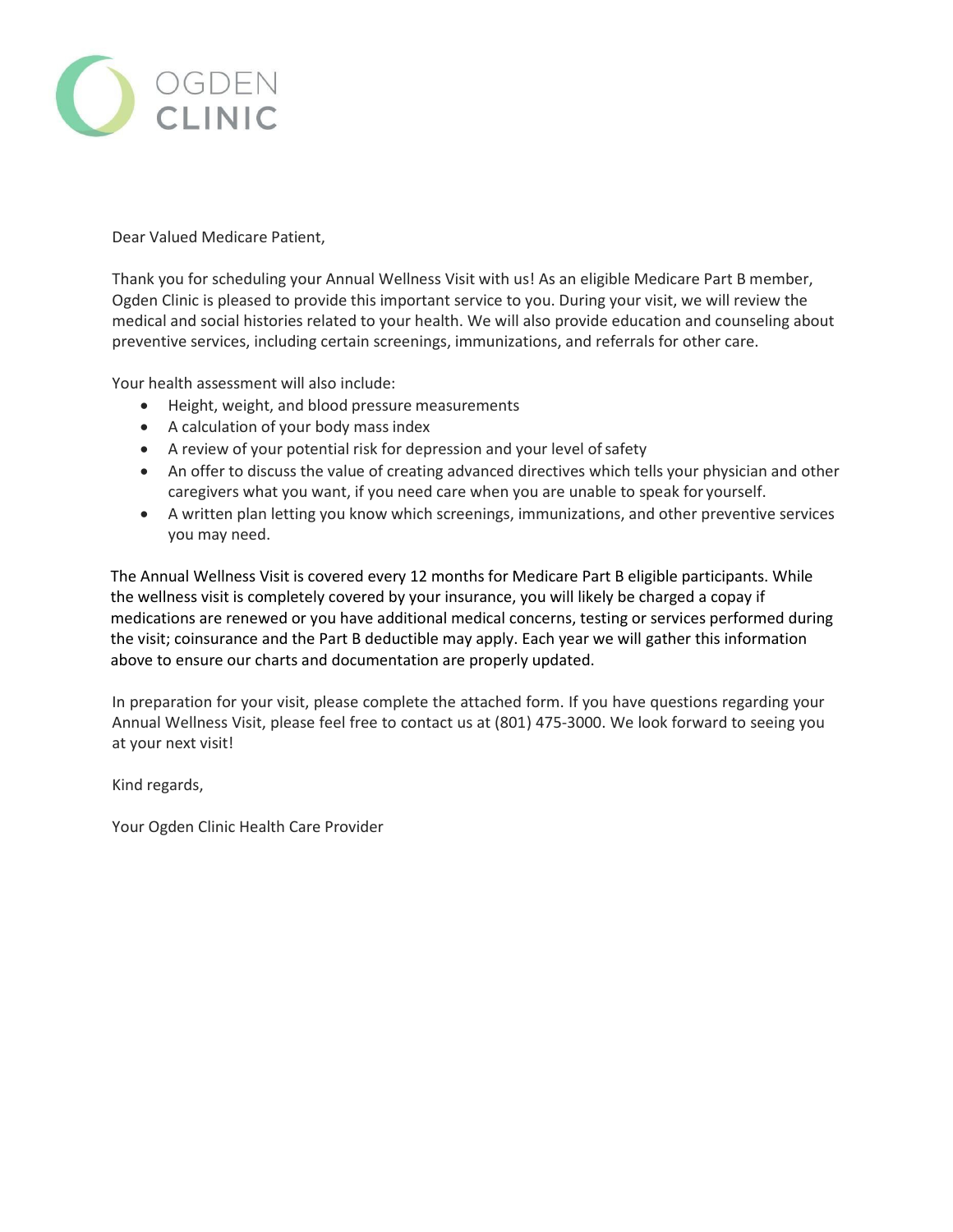## **Medicare Annual Wellness Visit Questionnaire**

**Thank you for choosing Ogden Clinic for your Annual Well Visit. To ensure your medical record is up to date, please complete the entire form.** 

|                             | Date:          |
|-----------------------------|----------------|
| <b>Patient Demographics</b> | Name:          |
|                             | Date of Birth: |

|      |                                                                                                                                | Not at all | Several days | More than half<br>the days | Nearly<br>every day |        |                                  |
|------|--------------------------------------------------------------------------------------------------------------------------------|------------|--------------|----------------------------|---------------------|--------|----------------------------------|
|      | Over the past two weeks have you felt down,<br>depressed, or hopeless?                                                         |            |              |                            |                     |        | <b>OFFICE</b><br><b>USE ONLY</b> |
| ω    | Over the past two weeks have you felt little<br>interest or pleasure in doing things?<br>interest or pleasure in doing things? |            |              |                            |                     |        | PHQ-9<br>YES NO                  |
| ູ    |                                                                                                                                |            |              |                            |                     | NO YES |                                  |
| sion | Are you easily angered?                                                                                                        |            |              |                            |                     |        |                                  |
| res  | Do you feel lonely or socially isolated?                                                                                       |            |              |                            |                     |        |                                  |
| Depr | Do you feel chronically fatigued?                                                                                              |            |              |                            |                     |        |                                  |
|      | Do you have chronic pain?                                                                                                      |            |              |                            |                     |        |                                  |
|      | If you have chronic pain, how would you rate your pain on a scale from 0 to 10?                                                |            |              |                            |                     |        |                                  |

|              | Do you wear hearing aids?                                                                      | YES - Skip to the next page     |  |     |
|--------------|------------------------------------------------------------------------------------------------|---------------------------------|--|-----|
|              |                                                                                                | NO - Continue with this section |  |     |
|              |                                                                                                |                                 |  | YES |
|              | Do you have a problem hearing over the telephone?                                              |                                 |  |     |
|              | Do you have trouble following the conversation when two or more people are talking at the same |                                 |  |     |
| ning         | time?                                                                                          |                                 |  |     |
| <b>Scree</b> | Do people complain that you turn the TV volume up too high?                                    |                                 |  |     |
|              | Do you have to strain to understand conversation?                                              |                                 |  |     |
|              | Do you have trouble hearing in a noisy background?                                             |                                 |  |     |
| Hearing      | Do you find yourself asking people to repeat themselves?                                       |                                 |  |     |
|              | Do many people you talk to seem to mumble (or not speak clearly)?                              |                                 |  |     |
|              | Do you misunderstand what others are saying and respond inappropriately?                       |                                 |  |     |
|              | Do you have trouble understanding the speech of women and children?                            |                                 |  |     |
|              | Do people get annoyed because you misunderstand what they say?                                 |                                 |  |     |
|              | Yes to two or more?                                                                            |                                 |  |     |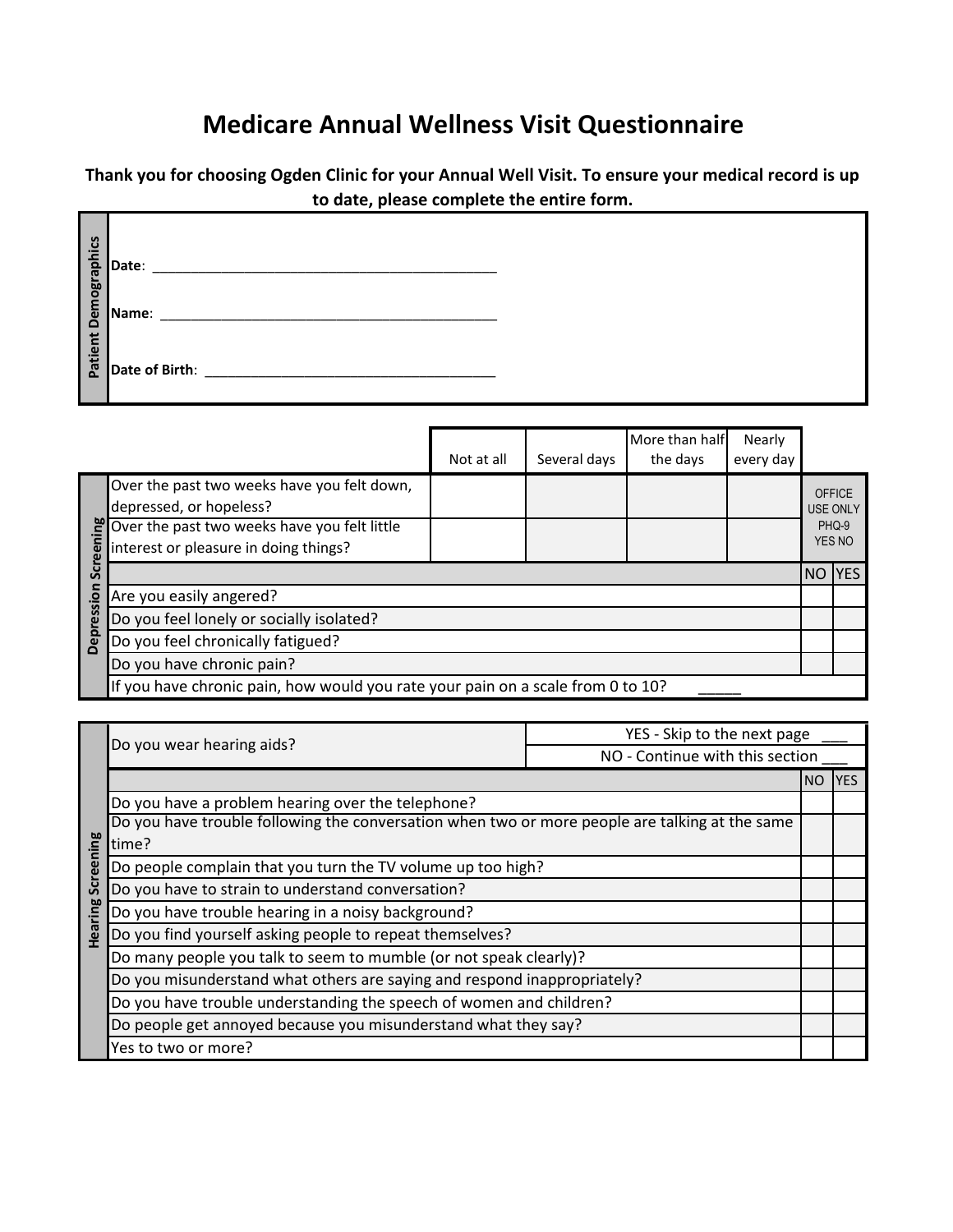|      |                                                    |          |                    | ΝO |  |
|------|----------------------------------------------------|----------|--------------------|----|--|
|      | Do you feel unsteady when standing or walking?     |          |                    |    |  |
| Risk | Do you worry about falling?                        |          |                    |    |  |
|      | Have you fallen in the past year?                  |          |                    |    |  |
|      | If you've fallen in the past year, how many times? | One fall | More than one fall |    |  |
|      | Were you injured as a result of any falls?         | No       | YFS                |    |  |

|     | Does the patient's home lack grab bars in the bathroom?                                                                             |  |
|-----|-------------------------------------------------------------------------------------------------------------------------------------|--|
| Scr | Does the patient's home lack handrails on the stairs?                                                                               |  |
|     | $\sum_{k=1}^{n} \frac{ \text{Does the patient's home have poor lighting?} } { \text{Does the patient's home have poor lighting?} }$ |  |
| ്പ് | Does the patient's home have rugs in the hallway?                                                                                   |  |
|     | Does the patient wear a seatbelt regularly?                                                                                         |  |

|            | What is your current level of activity?                                            |           |            |  |  |  |
|------------|------------------------------------------------------------------------------------|-----------|------------|--|--|--|
|            | Moderate physical activity at work or leisure<br>No limitations                    |           |            |  |  |  |
|            | <b>Bed bound</b><br>Sedentary<br>Wheelchair bound                                  |           |            |  |  |  |
|            | Other:                                                                             |           |            |  |  |  |
|            | Which of the following best describes your current diet? May choose more than one. |           |            |  |  |  |
|            | Cooks and eats at home regularly<br>Dines out frequently                           |           |            |  |  |  |
|            | No restrictions - healthy diet<br><b>Heart Healthy Diet</b>                        |           |            |  |  |  |
|            | Diabetic diet<br>Vegetarian                                                        |           |            |  |  |  |
|            | <b>Gluten Free</b><br>Lactose intolerant                                           |           |            |  |  |  |
|            | Other:                                                                             |           |            |  |  |  |
|            |                                                                                    | <b>NO</b> | <b>YES</b> |  |  |  |
|            | Does the patient need help with the phone?                                         |           |            |  |  |  |
| Ability    | Does the patient need help with transportation?                                    |           |            |  |  |  |
|            | Does the patient need help preparing meals?                                        |           |            |  |  |  |
|            | Does the patient need help with housework?                                         |           |            |  |  |  |
| Functional | Does the patient need help with laundry?                                           |           |            |  |  |  |
|            | Does the patient need help medications?                                            |           |            |  |  |  |
|            | Does the patient need help managing money?                                         |           |            |  |  |  |
|            | Does the patient need help with dressing?                                          |           |            |  |  |  |
|            | Does the patient need help with feeding?                                           |           |            |  |  |  |
|            | Does the patient need help with toileting?                                         |           |            |  |  |  |
|            | Does the patient experience incontinence?                                          |           |            |  |  |  |
|            | Does the patient need with grooming?                                               |           |            |  |  |  |
|            | Does the patient need help with bathing?                                           |           |            |  |  |  |
|            | Does the patient need help with getting from bed to chair?                         |           |            |  |  |  |
|            | Does the patient need help with walking across the room (includes cane or walker)? |           |            |  |  |  |
|            | Does the patient need help with getting climbing a flight of stairs?               |           |            |  |  |  |
|            | Does the patient need help shopping?                                               |           |            |  |  |  |